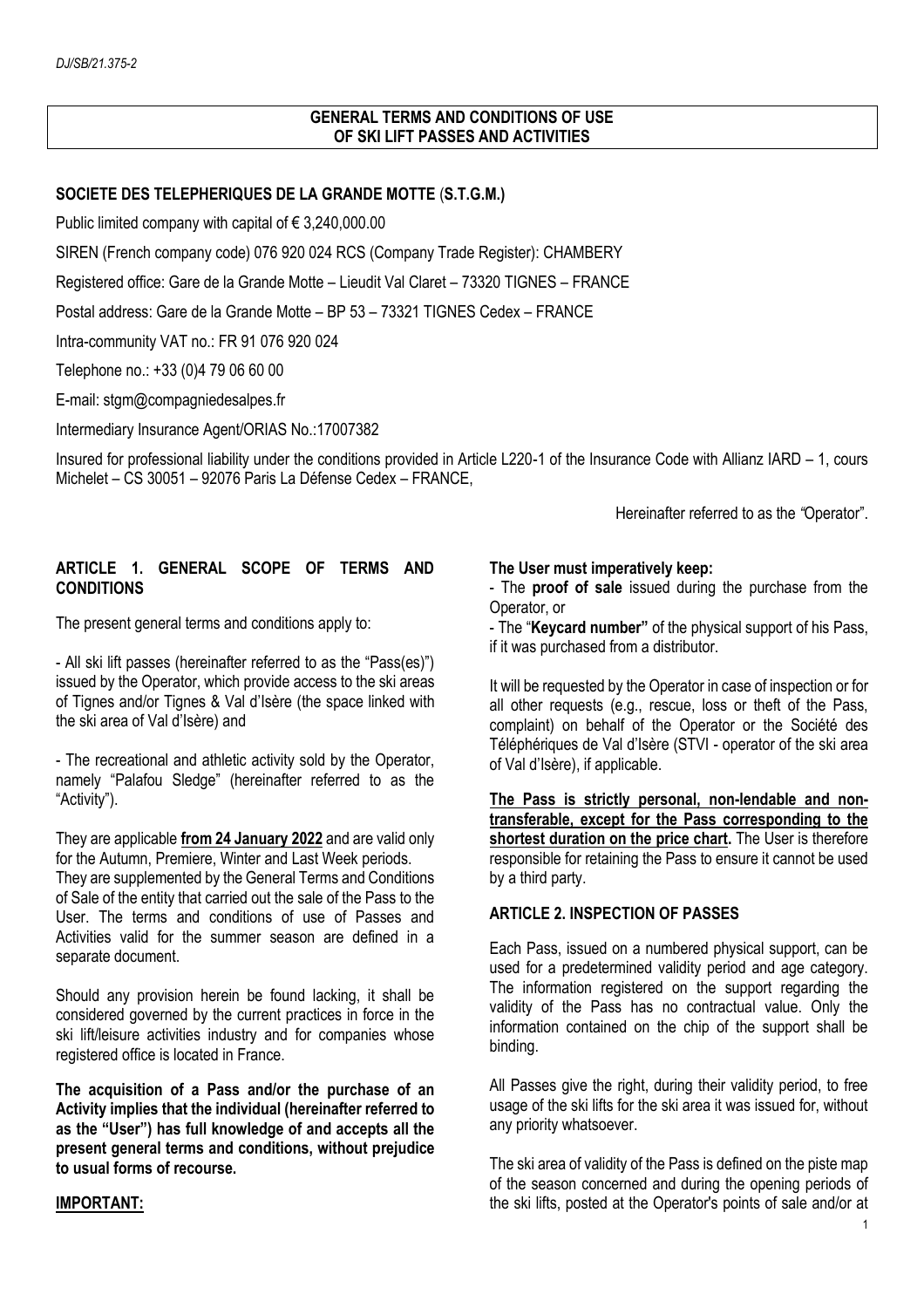#### *DJ/SB/21.375-2*

the departure points of the ski lifts, **subject to weather and snow conditions.**

Any User with a Pass providing access to the linked ski area of Tignes & Val d'Isère must make his first pass of the day in the ski area from which he purchased the Pass (either Tignes or Val d´Isère).

The Pass (accompanied by the **proof of sale**) must be kept on the User during all transport on each ski lift, from departures through arrivals, so it can be detected by the automatic control system or presented to sworn inspectors of the Operator, who have the right to ask the User for this verification.

Should a sworn inspector affirm that a User does not have a Pass, is using an invalid Pass, or is failing to respect the policy regulations displayed at ski lift departure points, the offender can regularise his situation by the immediate payment, as a transaction, of a lump sum indemnity, which may be added to the possible sum due for the lift pass.

This lump sum indemnity can amount to **five (5) times the price of the daily lift pass, as provided for by applicable regulations.** (Articles L342-15, R342-19 and R342-20 of the Tourism Code and Articles 529-3 et al. of the Code of Criminal Procedure).

The sworn inspectors may request the presentation of any documents justifying price advantages granted to the User as the titleholder of a discounted or free Pass. The different age categories are systematically verified at the terminals and marked by different luminous colours.

If the offender cannot or does not wish to pay the amount requested immediately, thereby refusing the proposed transaction, a report of the offense will be written up by the sworn inspector. In the absence of immediate payment made in person to the sworn inspectors, the latter reserve the right to record the identity and address of the offender.

If the offender refuses or is unable to prove his identity, the sworn controller shall immediately report the fact to any judicial police officer of the national police or the national gendarmerie with territorial jurisdiction, who can then order, without delay, to present the offender.

The procedure provided for in the preceding paragraph is immediately terminated if the offender proceeds with the payment of all the sums due for the transaction. A lump sum indemnity receipt is then issued to him.

The offender has the time limit provided for by law:

- To settle the amount of the transaction, which includes:
- o Any amount due for the ski lift pass
- o The lump sum indemnity

o The administrative costs, in accordance with the provisions of Article 529-4 of the Code of Criminal Procedure.

- Or to send a letter of protestation to the Operator.

If the settlement is not made within the legal deadline and in the absence of a protest, the offender is subject to criminal proceedings in accordance with the provisions of Article 529- 5 of the Code of Criminal Procedure.

The sworn inspector may also immediately withdraw the pass, in order to return it to its rightful owner.

## **ARTICLE 3. DEFECTIVENESS OF PHYSICAL SUPPORT OF PASSES (KEYCARD) AND THE "PALA'FOU" SLEDGE ACTIVITY**

User instructions: To facilitate the transmission of the encoded information during the passage through check points, the Pass must be worn on the left side, preferably away from a mobile phone, keys and any form of packaging made completely or partially of aluminium.

All support of Passes and the "Pala'fou Sledge" Activity must not be folded, punctured, broken or placed near a heat source.

In the event of a malfunction or technical failure of a support of a Pass and/or the "Pala'fou Sledge" Activity during its period of validity (three years), the Operator will replace the support, at its expense, from the time of return of the support to one of the Operator's points of sale.

However, if after verification, the defective nature of the support is attributable to the User (e.g., non-compliance with the user instructions), the Operator will invoice the latter for the processing fees provided for in **Article 4** below.

In the event the defective support was issued by the Société des Téléphériques de Val d'Isère, this request cannot be processed by the Operator.

The User must send this request to the Société des Téléphériques de Val d'Isère in accordance with the terms of the General Conditions of Use of Passes established by the latter.

### **ARTICLE 4. LOSS OR THEFT OF PHYSICAL SUPPORT OF PASSES**

The provisions below apply exclusively to Passes issued by the Operator.

Consequently, and in the event that the lost or stolen Pass was issued by the Société des Téléphériques de Val d'Isère, this request cannot be processed by the Operator.

The User must send the request to the Société des Téléphériques de Val d'Isère, in accordance with the terms of the General Conditions of Use of Passes of the latter.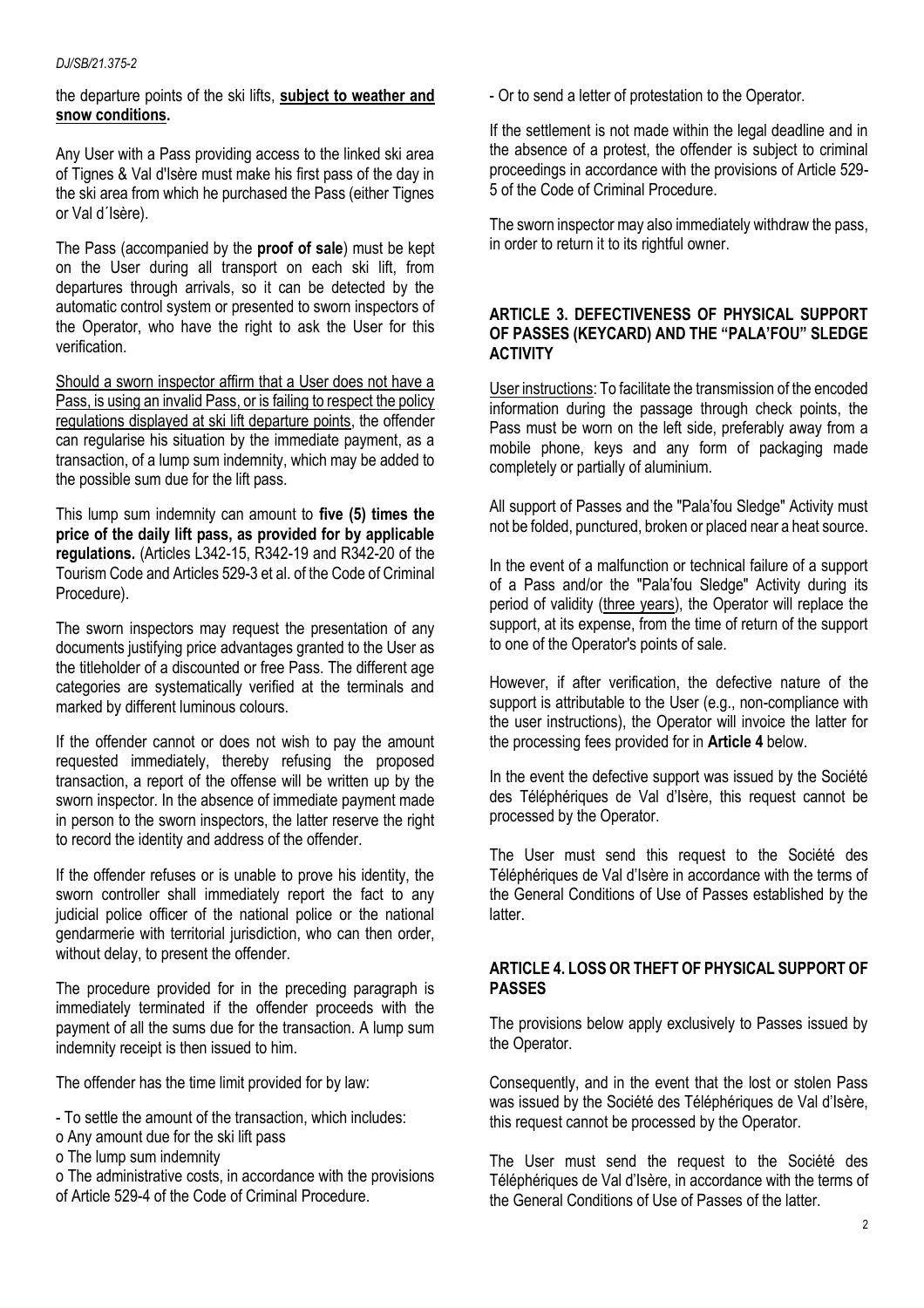Each Pass results in the issuance of a proof of sale, given to the User.

### • **Information to provide**

In the event of loss or theft of a Pass, regardless of its duration, the User must file a declaration at the points of sale of the Operator according to the following procedure.

### **Case no. 1: For Users who have obtained and paid for their Pass directly from the Operator**.

He must provide the **original proof of sale** (receipt given by the Operator at the time of purchase of the Pass in the case of onsite payment or a copy of the order confirmation in the case of online payment), in support of his request for a duplicate.

#### **Case no. 2: For Users who have purchased their Pass from a distributor (e.g., accommodation provider, tour operator)**

The User must provide the Operator with the **Keycard number** which appears on the support of his Pass.

As the User does not have a proof of sale issued by the Operator, he must imperatively record and keep this number, as soon as his Pass is issued by the distributor.

### • **Processing fee**

To obtain the issuance of a duplicate, the User must also pay the **processing fee** of the set amount of ten euros, inclusive of all taxes ( $\in$  10, including tax).

#### • **Issuing a duplicate**

**-** Any Pass officially declared by the User as lost or stolen to the Operator will be deactivated by the latter and no longer allow access to the ski lifts.

- Subject to regulatory verifications of use, the same day the declaration of loss or theft is submitted to a point of sale of the Operator, the User may retrieve a duplicate (for the residual duration of the Pass) from this point of sale.

## PLEASE NOTE: **A duplicate cannot be issued for:**

**- Any access to the "Pala'fou Sledge" Activity**

**- Any Pass for which the aforementioned information, necessary for the issuance of a duplicate, cannot be provided by the User.**

# **ARTICLE 5. RESPECTING SAFETY REGULATIONS**

All Users are obliged to respect the safety regulations relating to ski lift transport; notably the policy regulations displayed at the ski lift departure points, the accompanying pictograms as well as all instructions given by the Operator's staff, subject to a penalty.

The same applies to respecting the municipal decree relating to safety on the ski slopes, and it is recommended that the User familiarise himself with the "10 Rules of Conduct for Safety" published by the International Ski Federation (FIS).

The User and/or those accompanying him must take note of the conditions of access (e.g., minimum age and/or height) and the safety rules relating to the Activities (e.g., municipal decree, regulations), which are displayed at the points of sale and/or at the departure of the Activities and/or on the Website, in order to assess their ability to participate in the Activities.

The User is required to comply with the above conditions and rules, the pictograms that complete them, as well as any safety instructions given by the Operator's staff, under penalty of refusal of access and/or sanction.

## **NB: Minors are under the responsibility of their parents or the persons to whom they have been entrusted**.

## **ARTICLE 6. COVID-19: RESPECTING SANITARY MEASURES AND RULES (SPECIAL PROVISIONS)**

Pursuant to current legislation and regulations in the fight against the Covid-19 epidemic, the Operator has implemented special provisions that meet regulatory health requirements and informs Users on **practices of hygiene and social distancing known as "protective" measures.**

The User is required to comply with all regulatory provisions and health measures as soon as they come into effect.

**Wearing a mask** may be made mandatory from the age of six (6) for all ski lifts (including access queues). Users must wear an officially approved mask, which may be either a surgical mask or a category 1 UNS1 fabric barrier mask (Certified AFNOR SPEC S76-001). Neck warmer masks will be authorised only if they provide filtration and meet the same standards.

In compliance with current regulations, access to the ski lifts may be subject to the presentation of a valid health or vaccine pass (depending on the age of the User). All persons subject to this obligation who are unable to show a valid pass during verification(s) will be refused access to the ski lifts.

The User must also respect the written and verbal instructions (and accompanying pictograms, if applicable) that the Operator and its staff may provide or communicate, both before the User purchases his Pass(es) and/or Activity and during the User's presence in the ski area, until the full completion of the service.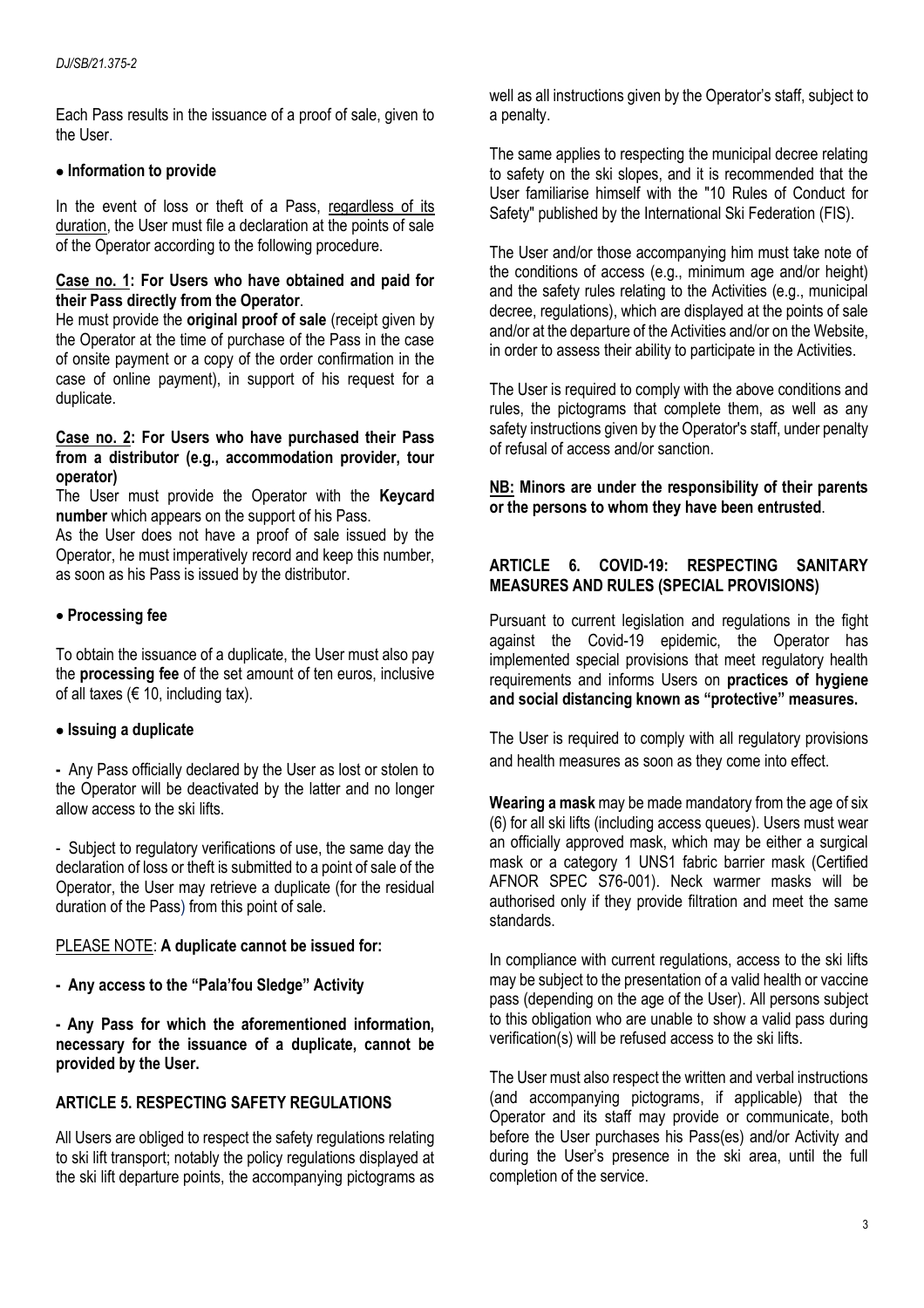Government decisions may evolve according to the health situation. For further information and to be aware of all the conditions and exemptions applicable during your stay, please consult the health protocol(s) in effect, displayed at the points of sale and made available online at [https://www.skipass-tignes.com/fr/info-covid.](https://www.skipass-tignes.com/fr/info-covid)

## **ARTICLE 7. PROTECTION OF PERSONAL DATA**

## **Movement of Users:**

Personal data collected during the movement of Users are subject to processing with the purpose of:

- Allowing Users to access the ski lifts. This processing is necessary for the execution of the transport contract to which the User is a party.

- Verifying Passes and/or access to Activities. This processing is based on the legitimate interest of the Operator to fight fraud.

The data collected are intended for:

- The Operator

- The STVI company, as operator of the ski lifts of the Val d'Isère ski area, as soon as the User uses his Pass to access these ski lifts

- All providers whose intervention is necessary to carry out the processing mentioned above.

The data collected are kept during the validity period of the Pass and/or the Activity.

## **Verification of Passes:**

The User is informed by a logo that photographs are automatically taken when passing through the access terminals of the ski lifts of the Tignes ski area ("Photocompare" system). These photographs are then compared by sworn inspectors who can thereby confound fraudsters (to enforce the principles of non-lendability and non-transferability of Passes).

Personal data collected by the sworn controllers during an inspection of Passes is subject to processing in order to:

 - Verify that the User is the titleholder of a valid Pass - Draw up an offense report in the event of the absence of a valid Pass, obtain payment of the lump sum indemnity due for this offense (if necessary, as part of legal action), and determine whether the penal offense sanction under Article L. 2242-6 of the Transport Code is applicable.

This processing of data is based on the legitimate interest of the Operator to fight fraud.

Providing all the information collected by the Operator for the above-mentioned processing is mandatory.

The data is intended for the Operator, and, where applicable, exclusively for prosecution authorities.

The data are kept until payment of the lump sum indemnity. In the absence of payment, and consequently in the event of legal proceedings, the data are kept for 12 months after the establishment of the offense report or until the date on which the conviction becomes final, if this date occurs later. By exception, the photographs recorded in the "Photocompare" system are deleted at the end of the validity of the corresponding Pass.

### **Photographs/Videos of Users:**

Photographs of Users taken during the "Palafou" sledge Activity, or when using the Merles chairlift, as well as the data<br>collected via the Skiline platform via the Skiline platform (https://www.skiline.cc/home) when a user account is created, are processed in order to make these photographs available to interested Users.

The kiosks "Photopoint", "Skimovie" and "Speedcheck (video)" are also located in the Tignes ski area and allow Users to be photographed and/or filmed after having scanned their Pass on these kiosks.

This processing is based on the consent of the Users.

The collected data are intended for STGM and all service providers whose involvement is necessary to execute the above-mentioned processing.

The photographs/videos are kept for a period of eight weeks so that the User can download his photograph/video via his "Skiline" user account.

### **Common provisions:**

All the data processing mentioned above is carried out under the responsibility of the Operator, represented by Mr Pascal Abry, in his capacity as General Director, whose contact details are indicated in the header of these General Terms and Conditions of Use.

All these data may be transferred to a non-member country of the European Union. The User can obtain additional information on these transfers and applicable guarantees from the Operator.

In order to preserve the confidentiality and security of personal data and in particular to protect them from unlawful or accidental destruction, loss, accidental alteration, unauthorised disclosure or unauthorised access, the Operator implements appropriate technical and organisational measures, in accordance with applicable legal provisions. To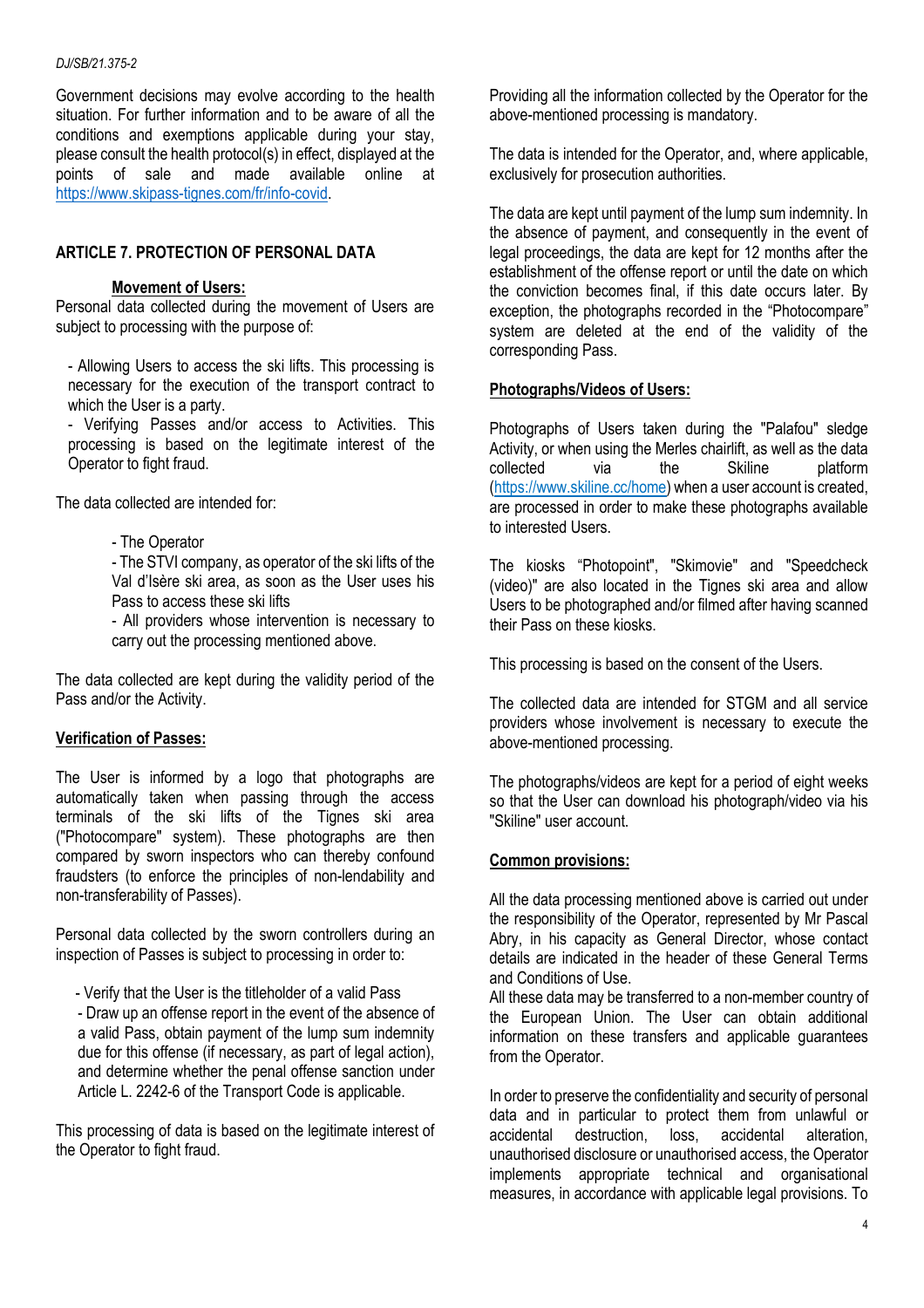#### *DJ/SB/21.375-2*

this end, it has put in place technical measures (such as firewalls) and organisational measures (such as an identification/password system, means of physical protection, etc.).

The User reserves the right to access the data concerning himself and to have the data rectified or deleted, to transfer the data or have them transferred to a third party, to impose a limitation of their processing or refuse their processing. The Operator shall comply with this request, subject to adherence to legal obligations incumbent upon it.

The User can receive the information above in physical written form.

The User may exercise these rights by contacting the representative for the protection of data designated by the Operator:

- By postal letter sent to the following address: *STGM – Service Protection des données personnelles – BP 53 – 73221 TIGNES Cedex – FRANCE*, or

- By sending an e-mail to the following address: [stgm.privacy@compagniedesalpes.fr](mailto:stgm.privacy@compagniedesalpes.fr)

In the interest of confidentiality and protection of personal data, the Operator reserves the right to demand the User for a verification of identity before responding to his request. The Operator may thus oblige him to provide a copy of an official identity document, mentioning his date and place of birth and bearing his signature.

Finally, the User has the right to file a complaint with the CNIL if the User considers that his rights have been breached. Contact information of the CNIL: Commission Nationale de l'Informatique et des Libertés, 3 place de Fontenoy, TSA 80715, 75334 Paris Cedex 07, France – Telephone no.: +33 (0)1 53 73 22 22 – Fax no.: +33 (0)1 53 73 22 00 – Website: https://www.cnil.fr/fr/plaintes.

Pursuant to Article 147 of Decree no. 2019-536 of 29 May 2019, the User may receive the information presented above on a written support, following a simple oral or written request to the above-mentioned department.

## **ARTICLE 8. CO2e REPORTING FOR TRANSPORT SERVICES**

In application of Article L 1431-3 and D1431-1 to 1431-23 of the Transport Code, the Operator shall provide notification of the following CO²e information regarding transport via ski lifts:

- The CO²e transport for a 1-day Tignes-Val d'Isère Winter Pass is 48.285 g CO<sup>2</sup>e, equivalent to a car route of 0.345 km. - The transport CO²e for a 1-day Tignes Winter Pass is 63.089 g CO²e, equivalent to a car journey of 0.451 km

- The CO²e transport for a 6-day Tignes-Val d'Isère Winter Pass is 289.708 g CO<sup>2</sup>e, equivalent to a car route of 2.069 km.

*Method of calculation: (diesel vehicle 140 g/km class C, current average)*

*In the Tignes ski area:*

*- 90% renewable energy, representing 6gC²z/kwh*

*- 10% non-renewable energy, representing 53g CO²e/kwh*

*In the Val d'Isère ski area:*

*- 100% renewable energy representing 6g CO²e/kwh/*

For further information, please address inquiries to: *STGM – Service Qualité Sécurité Environnement – Gare de la Grande Motte – B.P. 53 – 73321 TIGNES Cedex – FRANCE*.

## **ARTICLE 9. TRANSLATION – APPLICABLE LAW – SETTLEMENT OF DISPUTES**

Should the present general terms and conditions be drawn up in several languages, it is expressly understood that the French version of the present general terms and conditions shall be the only legally binding version. As a result, the French version shall be expressly and exclusively referred to in the event of difficulties of interpretation/application of any of the provisions of the present general terms and conditions.

The present terms and conditions are subject to French law for all interpretation and application.

In accordance with Article L 211-3 of the Consumer Code, in the event of a dispute regarding validity, interpretation or application of these terms and conditions, the User has the right to free recourse to a conventional mediation, or any other alternative means of dispute resolution.

Any claim must be made within two (2) months of the occurrence of the event leading to the stated claim, without prejudice to the legal channels and statutory deadlines for mediation and legal action under the conditions hereinafter defined.

It must be sent to: *STGM – Service Clients – Gare de la Grande Motte – B.P. 53 – 73321 TIGNES Cedex – FRANCE*, or filed via the Internet at the following address: [www.ticketoski.fr/fr/tignes](http://www.ticketoski.fr/fr/tignes)

Failing a satisfactory response or in the case of an absence of response within a period of a minimum of sixty (60) days following this written complaint (and within a maximum period of one (1) year from this written complaint), the User is informed of the possibility of contacting the **Tourism and Travel Mediator** (MTV Médiation Tourisme Voyage, BP